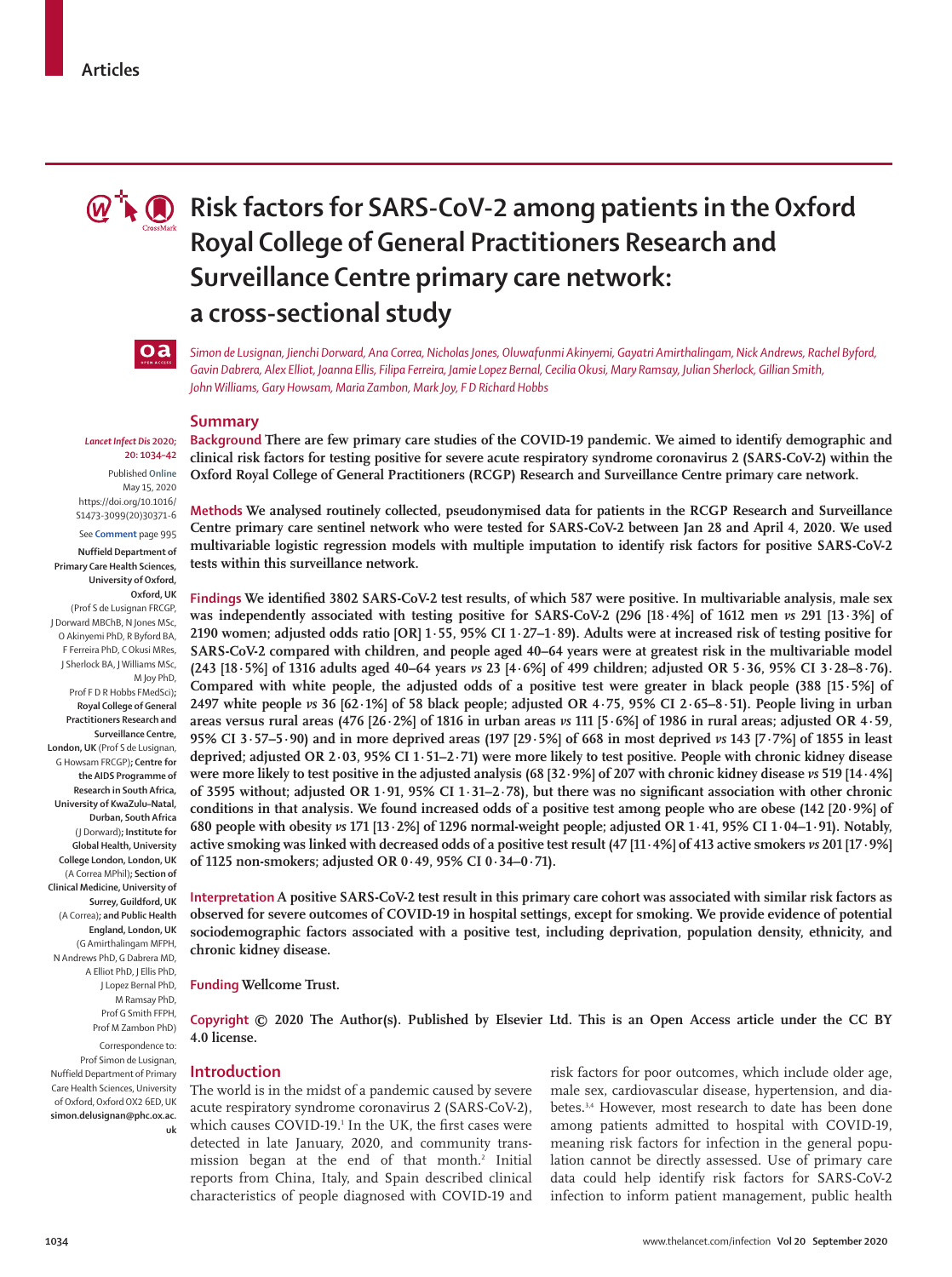## **Research in context**

## **Evidence before this study**

We searched PubMed, MEDLINE, and Trip Medical Database from inception to April 14, 2020, for community-based studies that described the epidemiology of severe acute respiratory syndrome coronavirus 2 (SARS-CoV-2) or the associated illness, COVID-19, using the terms "(COVID-19 or 2019-nCoV or SARS-CoV-2) AND (primary care or general practice or family practice or community)", with no language restrictions. We found no relevant studies. Hospital-based studies have reported increasing age, male sex, and certain comorbidities, such as hypertension and diabetes, to be associated with more severe COVID-19 disease. Whether these risk factors apply to the risk of SARS-CoV-2 infection in primary care is unclear.

#### **Added value of this study**

We did a cross-sectional study of patients with a SARS-CoV-2 test code result in the Oxford Royal College of General Practitioners Research and Surveillance Centre network between Jan 28 and April 4, 2020. We observed 587 patients with positive results and 3215 with negative results. Since we have sociodemographic and clinical data on patients in our sample, we could assess risk factors for a positive SARS-CoV-2 result, adjusted for potential confounding variables. Increasing age, male sex, population density, more deprived areas, and black ethnicity were associated with an increased risk of a positive SARS-CoV-2 test. Chronic kidney disease and obesity were the only clinical factors associated with a positive test. Current smokers had lower odds of a positive test. To our knowledge, this study is one of the first to investigate risk factors for testing positive for SARS-CoV-2 in the community.

## **Implications of all the available evidence**

Our findings suggest some risk factors for SARS-CoV-2 infection in this primary care study are similar to those associated with more severe COVID-19 disease, with men and people older than 40 years at increased risk. Research is needed into the effect of chronic conditions on the risk of infection and disease severity, ethnic variations in COVID-19 incidence, and the risk to smokers.

measures, and more personalised advice to patient groups.<sup>5</sup>

The Oxford Royal College of General Practitioners (RCGP) Research and Surveillance Centre programme is one of the longest established primary care sentinel networks globally. It includes more than 500 urban and non-urban participating general practices, covering a population of over 4 million people (appendix p 1).<sup>6-8</sup> The Oxford RCGP Research and Surveillance Network supports Public Health England in national surveillance of communicable diseases such as influenza<sup>9</sup> and assessing vaccine effectiveness, $10,11$  including during the 2009 influenza pandemic.<sup>12</sup> The network has adapted for COVID-19 surveillance by enlarging approximately three-fold to improve coverage and by introducing self-swabbing at home to reduce the risk of disease transmission.13,14 We aimed to identify demographic and clinical risk factors for testing positive for SARS-CoV-2 within this primary care surveillance programme.

## **Methods**

## **Study design and participants**

We did a cross-sectional study in patients in the Oxford RCGP Research and Surveillance Centre network who were tested for SARS-CoV-2 between Jan 28 and April 4, 2020. Pseudonymised SARS-CoV-2 results and other clinical and sociodemographic data were extracted from computerised primary care medical records of sentinel practices. These data allow estimation of household size,<sup>15</sup> deprivation level, and rural–urban classification.<sup>16</sup> Since the last week of January, 2020, Research and Surveillance Centre practices have submitted nasopharyngeal swabs to Public Health England for SARS-CoV-2 testing from patients presenting with symptoms of influenza or respiratory infections. We included tests done through Public Health England surveillance, contact tracing, and routine UK National Health Service (NHS) primary and secondary care services. Although Public Health England surveillance testing has continued largely unchanged throughout the study period, NHS testing initially focused on people who travelled to high-risk See **Online** for appendix countries or close contact tracing, but it has more recently focused on hospital testing and testing of health-care workers.

RT-PCR testing for SARS-CoV-2 was done at the Public Health England Colindale Laboratory (London, UK) using previously described methods.<sup>17</sup> From early March, testing from routine NHS services was also done in NHS laboratories using standardised, national quality-assured procedures.18 The analytical specificity of RT-PCR assays for SARS-CoV-2 is greater than 95% and the analytical sensitivity of tests is typically 90–95%, with comparable performance between commercial tests used in the NHS and those used in the Public Health England Colindale Laboratory. Because of the operational nature of this in-pandemic study, various sampling and diagnostic test arrangements were used, with associated qualityassurance procedures.

We included patients who were registered at an RCGP Research and Surveillance Centre practice on Sept 30, 2019, who had an entry in their medical record reporting a positive or negative test for SARS-CoV-2. We have developed a COVID-19 surveillance ontology to ensure consistency of case definition and included only people with a coded positive or negative test, and not those with suspected disease (appendix  $p$  2).<sup>19</sup> Patients with codes in their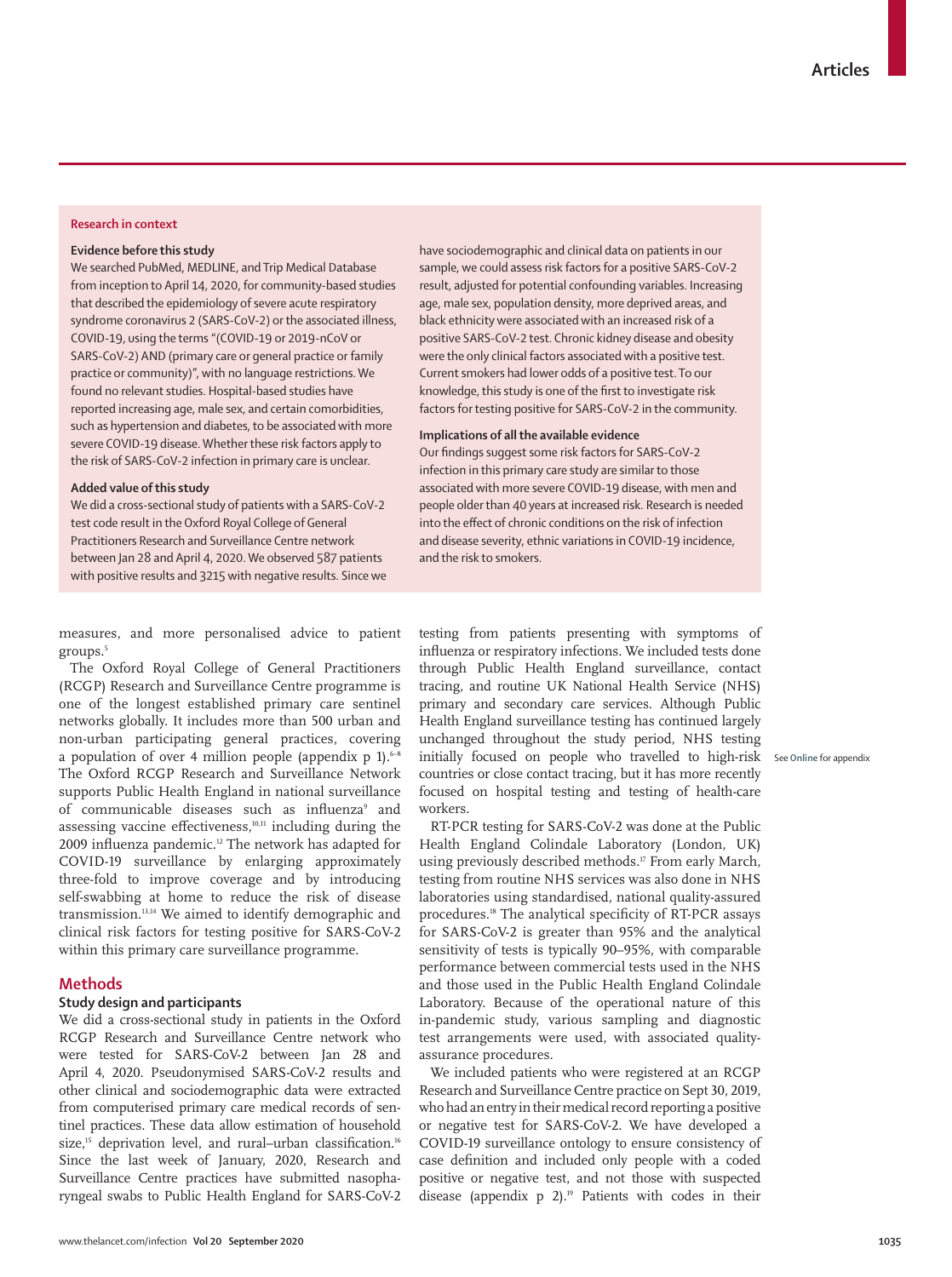medical records suggesting they had declined any form of data sharing were excluded (around 2·2% of the registered population).

The data used for the analysis were pseudonymised at the point of extraction and encrypted before uploading to the Clinical Informatics Research Group secure server. Personal data were not identifiable during the analysis. The data extraction was done as part of national surveillance work commissioned by Public Health England and approved under Regulation 3 of The Health Service (Control of Patient Information) Regulations 2002. 20 This study was approved by the RCGP Research and Surveillance Centre study approval committee and was classified as a study of usual practice.<sup>21</sup> Therefore, no further ethical approval was required.

## **Study variables**

We included the following independent demographic variables: age, sex, and ethnicity, using an ontology to maximise case identification;<sup>22</sup> practice-level deprivation using the English Index of Multiple Deprivation quintiles (we combined the two most deprived quintiles as there was a low frequency of testing, leading to sparse data, in the most deprived quintile); $^{23}$  household size based on pseudonymised patient address; and rural–urban classification. We included the latest recording of the following clinical variables, which are similar to those associated with increased susceptibility to influenza: body-mass index (BMI); smoking status; pregnancy; hypertension; chronic kidney disease; coronary heart disease; chronic respiratory disease, including asthma and chronic obstructive pulmonary disease; and type 1 and type 2 diabetes. We created a variable combining patients with malignancy and immunocompromise because there were small numbers in each group. Malignancy was identified using most recently recorded disease codes, and we used records of prescriptions for prednisolone and prescriptions for disease-modifying anti-rheumatic drugs as surrogates for immunosuppression. The outcome variable was testing positive for SARS-CoV-2.

#### **Statistical analysis**

We used descriptive statistics and reported counts and proportions for categorical data and measures of distribution for continuous data. We described the proportion of participants with missing data for each variable (table 1). We tested for associations between individual covariates and the outcome of a positive test using univariate logistic regression models. We used multivariate logistic regression to identify variables that were associated with a positive test for SARS-CoV-2 after multiple imputation of missing values. We included all variables in the multivariable model. We imputed missing data using the multiple imputation by chained equations method, with five imputed datasets and ten iterations.25 For each variable, we specified a predictive mean matching model. We used all variables in the multivariable analysis and did not use auxiliary variables. All analysis results were aggregated with Rubin's rule after appropriate transformation.<sup>26</sup> We checked the acceptability of the imputations by comparison of plots of the distribution of recorded and imputed values for all measurements. We used this method under the assumption that the missing observations for covariates were missing at random. We checked collinearity by measuring the variance inflationary factor for each covariate—all were deemed within acceptable bounds, with the maximum value less than 2·0. We also did sensitivity analyses using complete cases only and with missing ethnicity observations imputed using census data. $^{27}$  In this analysis, for each person with missing ethnicity in a given lower super output area, $28$  we randomly assigned an ethnic group, matching the proportions of the ethnic group based on census proportions.

We used R version 3.5.3 for all analyses; we used the R library mice 3.4.0 for the multiple imputation routine.

#### **Role of the funding source**

The funder of the study had no role in study design, data collection, data analysis, data interpretation, or writing of the paper. The corresponding author had full access to all the data in the study and had final responsibility for the decision to submit for publication.

## **Results**

Between Jan 28 and April 4, 2020, we observed 587 patients with positive SARS-CoV-2 results and 3215 with negative results in the surveillance programme. The first positive case presented on Jan 30, 2020, and 100 cases was reached on March 17, 2020. Overall, 2190 (57·6%) of 3802 patients were female and 2497 (65 $\cdot$ 7%) were white (table 1). The median age of patients who had a test was 58·0 years  $(IOR 34–73)$  for men and  $51.5$  years  $(33–70)$  for women. 1986 (52 $\cdot$ 2%) patients lived in rural areas, and 1855 (48 $\cdot$ 8%) were ranked as least deprived (quintile 5) according to the Index of Multiple Deprivation. The most common clinical conditions were hypertension (1094 [28·8%] patients) and chronic heart disease (600 [15·8%] patients). 267 (7%) results were obtained from Public Health England surveillance testing, whereas 3535 (93%) were identified through surveillance of primary care medical records.

In univariable analysis, the odds of testing positive for SARS-CoV-2 were higher among older people, men, and people of ethnicity other than white, and people living in more deprived areas (table 2). The odds of a positive test were lower in households with two to four or five to eight people. Among clinical factors in the univariable analysis, chronic kidney disease, obesity, malignancy or immunocompromised, diabetes, chronic respiratory disease, chronic heart disease, and hypertension were all associated with increased odds of a positive test for SARS-CoV-2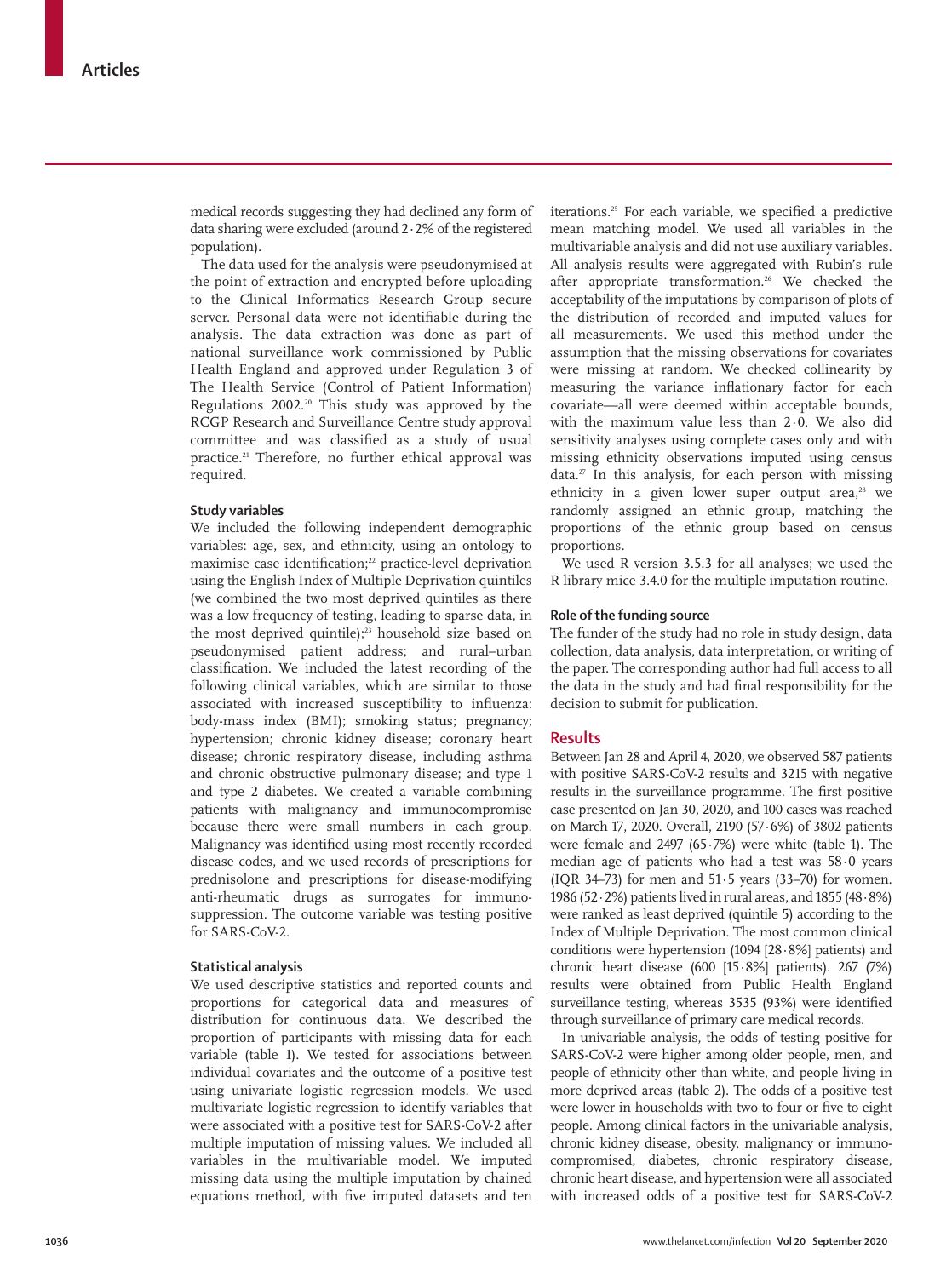|                                  | Participants (n=3802)              |
|----------------------------------|------------------------------------|
| SARS-CoV-2 test result           |                                    |
| Negative                         | 3215 (84.6%)                       |
| Positive                         | 587 (15.4%)                        |
| Missing                          | $\mathbf 0$                        |
| Age (years)                      |                                    |
| $0 - 17$                         | 499 (13.1%)                        |
| 18-39                            | 666 (17.5%)                        |
| $40 - 64$                        | 1316 (34.6%)                       |
| 65-74                            | 557 (14.7%)                        |
| $\geq$ 75                        | 764 (20.1%)                        |
| Missing                          | $\mathbf 0$                        |
| Sex                              |                                    |
| Female                           | 2190 (57.6%)                       |
| Male                             | 1612 (42-4%)                       |
| Missing                          | $\mathbf 0$                        |
| Ethnicity                        |                                    |
| White                            | 2497 (65.7%)                       |
| Asian                            | 152 (4.0%)                         |
| Black                            | 58 (1.5%)                          |
| Mixed, other                     | 81(2.1%)                           |
| Missing                          | 1014 (26.7%)                       |
| Socioeconomic deprivation level* |                                    |
| 5 (least deprived)               | 1855 (48.8%)                       |
| $\overline{4}$                   | 633 (16.6%)                        |
| 3                                | 646 (17.0%)                        |
| 1 and 2 (most deprived)          | 668 (17.6%)                        |
| Missing                          | $\mathbf 0$                        |
| <b>Household size</b>            |                                    |
| $\mathbf{1}$                     | 824 (21.7%)                        |
| $2 - 4$                          | 2341 (61.6%)                       |
| $5 - 8$                          | 408 (10.7%)                        |
| $\geq 9$                         | 135 (3.6%)                         |
| Missing                          | 94(2.5%)                           |
| Settlement or population density |                                    |
| Rural                            | 1986 (52.2%)                       |
| Urban                            | 1816 (47.8%)                       |
| Missing                          | $\mathbf 0$                        |
| <b>Smoking status</b>            |                                    |
| Non-smoker                       | 1125 (29.6%)                       |
| Active smoker                    | 413 (10.9%)                        |
| Ex-smoker                        | 1753 (46.1%)                       |
| Missing                          | 511 (13-4%)                        |
|                                  | (Table 1 continues in next column) |

|                                                                                                                                                                                                                                                                                                                                                                                                                                                                                            | Participants (n=3802) |  |
|--------------------------------------------------------------------------------------------------------------------------------------------------------------------------------------------------------------------------------------------------------------------------------------------------------------------------------------------------------------------------------------------------------------------------------------------------------------------------------------------|-----------------------|--|
| (Continued from previous column)                                                                                                                                                                                                                                                                                                                                                                                                                                                           |                       |  |
| Pregnancy                                                                                                                                                                                                                                                                                                                                                                                                                                                                                  |                       |  |
| No                                                                                                                                                                                                                                                                                                                                                                                                                                                                                         | 3742 (98.4%)          |  |
| Yes                                                                                                                                                                                                                                                                                                                                                                                                                                                                                        | 60 (1.6%)             |  |
| Missing                                                                                                                                                                                                                                                                                                                                                                                                                                                                                    | $\Omega$              |  |
| BMI <sup>+</sup>                                                                                                                                                                                                                                                                                                                                                                                                                                                                           |                       |  |
| Normal weight                                                                                                                                                                                                                                                                                                                                                                                                                                                                              | 1296 (34.1%)          |  |
| Overweight                                                                                                                                                                                                                                                                                                                                                                                                                                                                                 | 1095 (28.8%)          |  |
| Obese                                                                                                                                                                                                                                                                                                                                                                                                                                                                                      | 680 (17.9%)           |  |
| Severely obese                                                                                                                                                                                                                                                                                                                                                                                                                                                                             | 145 (3.8%)            |  |
| Missing                                                                                                                                                                                                                                                                                                                                                                                                                                                                                    | 586 (15.4%)           |  |
| Hypertension                                                                                                                                                                                                                                                                                                                                                                                                                                                                               |                       |  |
| No                                                                                                                                                                                                                                                                                                                                                                                                                                                                                         | 2708 (71.2%)          |  |
| Yes                                                                                                                                                                                                                                                                                                                                                                                                                                                                                        | 1094 (28.8%)          |  |
| Missing                                                                                                                                                                                                                                                                                                                                                                                                                                                                                    | $\Omega$              |  |
| Chronic kidney disease                                                                                                                                                                                                                                                                                                                                                                                                                                                                     |                       |  |
| No                                                                                                                                                                                                                                                                                                                                                                                                                                                                                         | 3595 (94.6%)          |  |
| Yes                                                                                                                                                                                                                                                                                                                                                                                                                                                                                        | 207 (5.4%)            |  |
| Missing                                                                                                                                                                                                                                                                                                                                                                                                                                                                                    | $\mathbf 0$           |  |
| <b>Diabetes</b>                                                                                                                                                                                                                                                                                                                                                                                                                                                                            |                       |  |
| No                                                                                                                                                                                                                                                                                                                                                                                                                                                                                         | 3299 (86-8)           |  |
| Yes                                                                                                                                                                                                                                                                                                                                                                                                                                                                                        | 503(13.2)             |  |
| Missing                                                                                                                                                                                                                                                                                                                                                                                                                                                                                    | $\Omega$              |  |
| Chronic heart disease                                                                                                                                                                                                                                                                                                                                                                                                                                                                      |                       |  |
| No                                                                                                                                                                                                                                                                                                                                                                                                                                                                                         | 3202 (84.2%)          |  |
| Yes                                                                                                                                                                                                                                                                                                                                                                                                                                                                                        | 600 (15.8%)           |  |
| Missing                                                                                                                                                                                                                                                                                                                                                                                                                                                                                    | $\Omega$              |  |
| Chronic respiratory disease                                                                                                                                                                                                                                                                                                                                                                                                                                                                |                       |  |
| No                                                                                                                                                                                                                                                                                                                                                                                                                                                                                         | 3544 (93.2%)          |  |
| Yes                                                                                                                                                                                                                                                                                                                                                                                                                                                                                        | 258 (6.8%)            |  |
| Missing                                                                                                                                                                                                                                                                                                                                                                                                                                                                                    | $\mathbf 0$           |  |
| Malignancy or immunocompromised                                                                                                                                                                                                                                                                                                                                                                                                                                                            |                       |  |
| <b>No</b>                                                                                                                                                                                                                                                                                                                                                                                                                                                                                  | 3164 (83.2%)          |  |
| Yes                                                                                                                                                                                                                                                                                                                                                                                                                                                                                        | 638 (16.8%)           |  |
| Missing                                                                                                                                                                                                                                                                                                                                                                                                                                                                                    | $\Omega$              |  |
| Data are n (%). SARS-CoV-2=severe acute respiratory syndrome coronavirus 2.<br>BMI=body-mass index. *Socioeconomic deprivation level was assessed at the<br>practice level using the English Index of Multiple Deprivation quintiles. <sup>23</sup> †BMI<br>categories were based on WHO classification <sup>24</sup> (normal weight 18-5-24-9 kg/m <sup>2</sup> ,<br>overweight 25·0-29·9 kg/m <sup>2</sup> , obese 30·0-39·9 kg/m <sup>2</sup> , severely obese ≥40 kg/m <sup>2</sup> ). |                       |  |
| Table 1: Demographic and clinical characteristics of cohort                                                                                                                                                                                                                                                                                                                                                                                                                                |                       |  |

(table 2). Active smoking was associated with decreased odds of a positive test.

In multivariable analysis, adjusted for all other variables in table 3, male sex remained independently associated with testing positive for SARS-CoV-2 (adjusted odds ratio [OR] 1·55, 95% CI 1·27–1·89). Adults were at increased risk compared with children, and people aged 40–64 years (5·36, 3·28–8·76) and 75 years and older  $(5.23, 3.00-9.09)$  were at greatest risk. Compared with white people, black people remained at increased risk of testing positive for SARS-CoV-2 (4·75, 2·65–8·51). Urban areas  $(4.59, 3.57-5.90)$  versus rural areas, and more deprived areas (most deprived *vs* least deprived; 2·03, 1·51–2·71) were associated with increased odds of a positive SARS-CoV-2 test.

Active smoking was associated with decreased odds of a positive SARS-CoV-2 test result (adjusted OR 0·49, 95% CI 0·34–0·71). People with chronic kidney disease were more likely than those without to test positive for SARS-CoV-2 in the adjusted analysis  $(1.91, 1.31-2.78)$ , but there was no significant association with the other chronic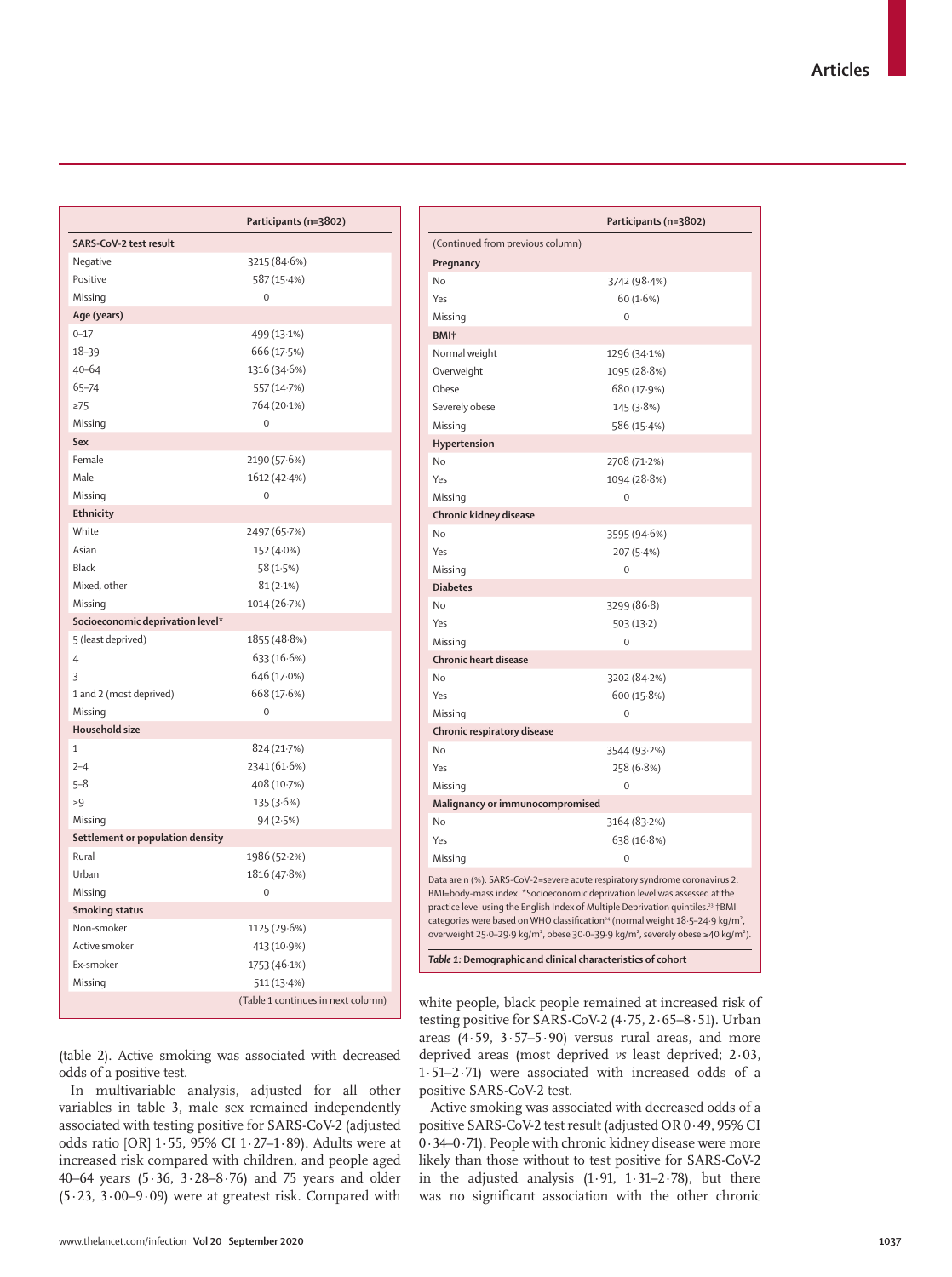conditions (table 3). We found evidence of increased odds of a positive test among people with obesity compared to those of normal weight  $(1.41, 1.04-1.91)$ .

local census data (appendix p 4), but found no marked differences in our results.

In sensitivity analyses, we did a complete case analysis (appendix p 3) and imputed missing ethnicity data using

|                                  | <b>SARS-CoV-2 positivity</b> | Unadjusted odds<br>ratio (95% CI) | p value                          |
|----------------------------------|------------------------------|-----------------------------------|----------------------------------|
| Age (years)                      |                              |                                   | < 0.0001                         |
| $0 - 17$                         | 23/499 (4.6%)                | $1$ (ref)                         | Ω.                               |
| $18 - 39$                        | 84/666 (12.6%)               | $2.98(1.85 - 4.81)$               |                                  |
| $40 - 64$                        | 243/1316 (18.5%)             | $4.69(3.00 - 7.28)$               |                                  |
| $65 - 74$                        | 88/557 (15.8%)               | $3.88(2.40-6.25)$                 |                                  |
| $\geq 75$                        | 149/764 (19.5%)              | $5.00(3.18 - 7.90)$               |                                  |
| Sex                              |                              |                                   | < 0.0001                         |
| Female                           | 291/2190 (13.3%)             | 1 (ref)                           |                                  |
| Male                             | 296/1612 (18.4%)             | $1.47(1.23 - 1.75)$               |                                  |
| Ethnicity                        | $\ddotsc$                    | $\ldots$                          | < 0.0001                         |
| White                            | 388/2497 (15.5%)             | $1$ (ref)                         |                                  |
| Asian                            | 47/152 (30.9%)               | $2.43(1.70-3.49)$                 |                                  |
| <b>Black</b>                     | 36/58(62.1%)                 | $8.90(5.20 - 15.30)$              |                                  |
| Mixed, other                     | 20/81 (24.7%)                | $1.78(1.10-2.90)$                 |                                  |
| Missing                          | 96/1014 (9.5%)               | $0.57(0.45 - 0.72)$               |                                  |
| Socioeconomic deprivation level* |                              |                                   | < 0.0001                         |
| 5 (least deprived)               | 143/1855 (7.7%)              | $1.00$ (ref)                      | ä.                               |
| $\overline{4}$                   | 112/633 (17.7%)              | $2.58(1.97-3.36)$                 |                                  |
| 3                                | 135/646 (20-9%)              | $3.16(2.45 - 4.10)$               |                                  |
| 1 and 2 (most deprived)          | 197/668 (29.5%)              | $5.01(3.95 - 6.35)$               |                                  |
| Household size                   |                              | $\ldots$                          | < 0.0001                         |
| $\mathbf{1}$                     | 163/824 (19.8%)              | $1.00$ (ref)                      |                                  |
| $2 - 4$                          | 320/2341 (13.7%)             | $0.64(0.52 - 0.79)$               |                                  |
| $5 - 8$                          | 53/408 (13.0%)               | $0.61(0.43 - 0.85)$               |                                  |
| $\geq 9$                         | 35/135 (25.9%)               | $1.42(0.93 - 2.16)$               |                                  |
| Missing                          | 16/94 (17.0%)                | $0.83(0.47 - 1.46)$               |                                  |
| Settlement or population density |                              |                                   | < 0.0001                         |
| Rural                            | 111/1986 (5.6%)              | 1 (ref)                           |                                  |
| Urban                            | 476/1816 (26-2%)             | $6.00(4.82 - 7.46)$               | $\ddotsc$                        |
| Smoking status                   | $\ddotsc$                    | $\ldots$                          | < 0.0001                         |
| Non-smoker                       | 201/1125 (17.9%)             | $1$ (ref)                         |                                  |
| Active smoker                    | 47/413 (11.4%)               | $0.59(0.42 - 0.83)$               |                                  |
| Ex-smoker                        | 303/1753 (17.3%)             | $0.96(0.79 - 1.17)$               |                                  |
| Missing                          | 36/511 (7.0%)                | $0.35(0.24 - 0.51)$               |                                  |
| Pregnancy                        |                              | $\ddotsc$                         | 0.0400                           |
| No                               | 583/3742 (15.6%)             | 1 (ref)                           |                                  |
| Yes                              | 4/60(6.7%)                   | $0.39(0.14 - 1.10)$               |                                  |
| BMI <sup>+</sup>                 |                              |                                   | < 0.0001                         |
| Normal weight                    | 171/1296 (13.2%)             | $1$ (ref)                         |                                  |
| Overweight                       | 198/1095 (18.1%)             | $1.45(1.20-1.80)$                 |                                  |
| Obese                            | 142/680 (20.9%)              | $1.74(1.36-2.20)$                 |                                  |
| Severely obese                   | 26/145 (17.9%)               | $1.44(0.91 - 2.27)$               |                                  |
| Missing                          | 50/586 (8.5%)                | $0.61(0.44 - 0.85)$               |                                  |
| Hypertension                     | .,                           | ä,                                | < 0.0001                         |
| No                               | 378/2708 (14.0%)             | 1(ref)                            |                                  |
| Yes                              | 209/1094 (19-1%)             | $1.46(1.20-1.75)$                 |                                  |
|                                  |                              |                                   | (Table 2 continues on next page) |

## **Discussion**

We report one of the first and largest cross-sectional analyses using primary care data to assess risk factors for testing positive for SARS-CoV-2. In our sample, we found increasing age, male sex, increasing deprivation, urban location, and black ethnicity were associated with increased odds of a positive SARS-CoV-2 test. Current smoking was linked with decreased odds of a positive test. Chronic kidney disease and increased BMI were the only clinical factors independently associated with a positive test.

A literature review suggested that COVID-19 has affected more men than women, and principally those aged 30–65 years, with around half of cases being older than 50 years.29 We found a similar increased risk of a positive SARS-CoV-2 test in men, and in people older than 40 years.

SARS-CoV-2 transmission is known to be associated with high population density due to increased social mixing,<sup>30</sup> which is consistent with our finding of higher odds of a positive test in urban areas. Social deprivation has been associated with increased risk of other respiratory infections,<sup>31</sup> and there is evidence that the risk of COVID-19-related death is higher in more deprived parts of England, although this analysis has not been adjusted for potential confounders.<sup>32</sup> We found an association between increasing deprivation and increased odds of a positive test, independent of household size, urban location, and smoking. Perhaps surprisingly, we did not find an association between increased household size and risk of SARS-CoV-2 positivity, despite a previously reported higher risk of transmission among household contacts.<sup>33</sup> Behavioural responses to social distancing measures might have accounted for this finding. For example, small households could be studio flats or single-room occupancies without communal space, such that people might be more inclined to risk infection by leaving home.

Preliminary evidence has raised concerns regarding the potential increased risk of adverse COVID-19 outcomes among people of Asian and black ethnicities, but few epidemiological studies have assessed risk by ethnic group.34 An analysis of 3370 people admitted to intensive care in the UK with confirmed COVID-19 found that 402 (11·9%) were black, 486 (14·4%) were Asian, and 2236 (66 $\cdot$ 4%) were white,<sup>35</sup> compared with respective national figures of  $3.3\%$ ,  $7.5\%$ , and  $86.0\%$ .<sup>36</sup> These results did not adjust for potential sociodemographic or clinical confounders. Overall numbers of black people, Asian people, and people from minority ethnic groups were small in our study, meaning our results should be interpreted with caution. However, we found that black people had higher odds of a positive SARS-CoV-2 test result than white people, which remained significant after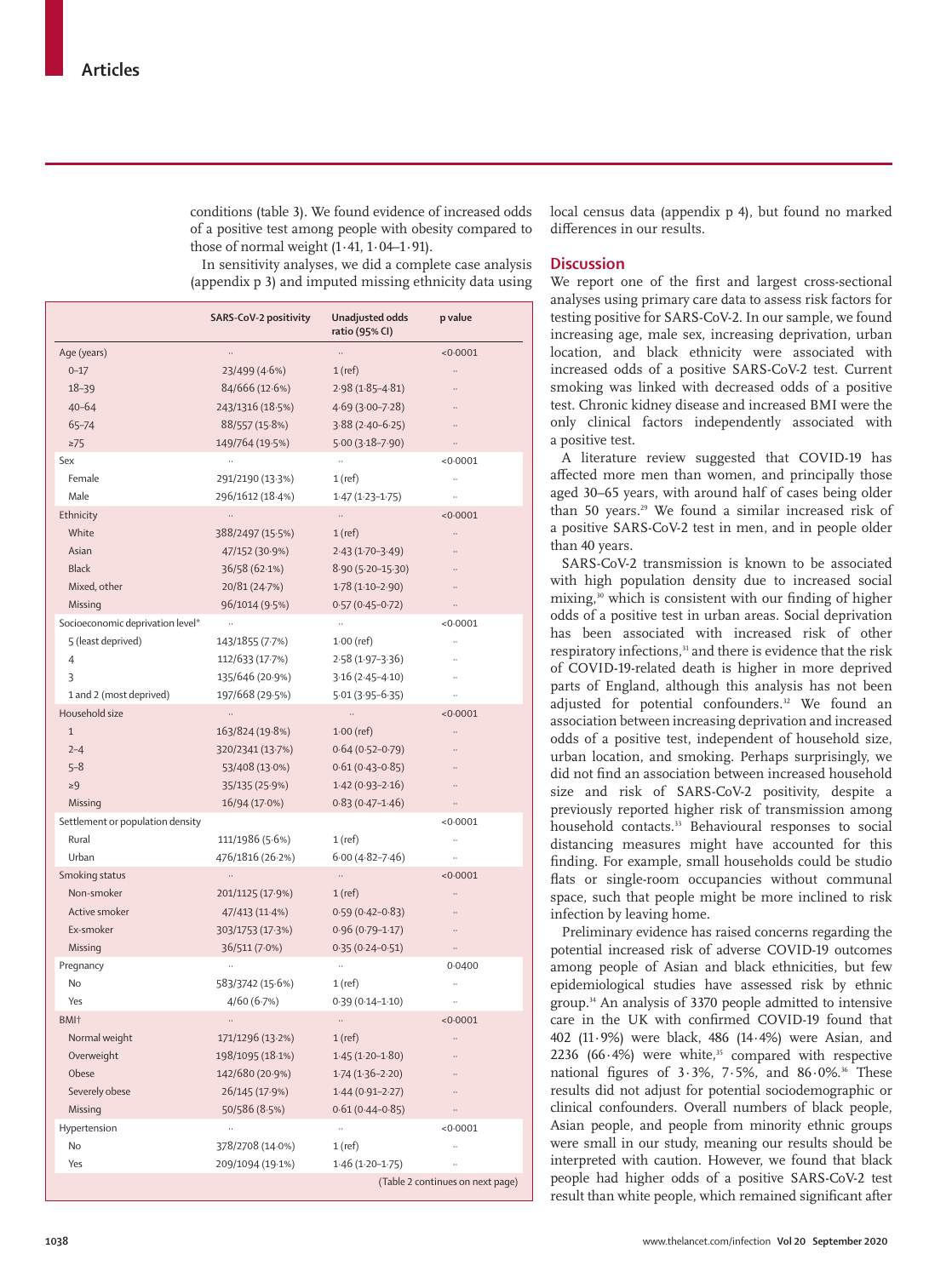www.thelancet.com/infection **Vol 20 September 2020 1039**

adjusting for comorbidities such as hypertension and diabetes, the prevalence of which is increased in black ethnic groups.37 Other socioeconomic factors that we did not measure, such as employment in high-risk positions, education, income, and structural barriers to health care, might have contributed to this association and should be urgently explored.

Systematic reviews have shown that people with COVID-19 who have chronic comorbidities such as hypertension, diabetes, and cardiovascular disease are at high risk of progressing to severe COVID-19 disease.<sup>38</sup> Risk factors for SARS-CoV-2 infection could be different, and we found no evidence of an association between these conditions and a positive SARS-CoV-2 test. We found that chronic kidney disease and obesity were associated with testing positive for SARS-CoV-2. Both chronic kidney disease and obesity have been associated with increased risk of other respiratory infections.<sup>39-41</sup> Angiotensin-converting enzyme inhibitors are recommended treatments for chronic kidney disease and have been postulated to impact SARS-CoV-2 host-cell interactions.42 However observational evidence does not support this effect**, 43–45** and further analyses to investigate the relationship between medications, chronic illnesses, and SARS-CoV-2 positivity.

Previous studies have reported that smoking is associated with increased risk of intensive care unit admission or death among people with COVID-19.46 However, several studies reported a low prevalence of smoking among people with COVID-19. A Chinese study found that only 137 (12·6%) of 1085 patients with COVID-19 were current smokers, compared with 27·7% of Chinese adults, $47$  and an analysis of cases by the US Centers for Disease Control and Prevention found only 96 (1·3%) of 7162 COVID-19 cases were active smokers, compared with 13·7% in the general US population.48 These studies could be biased by confounding and by difficulties in accurately identifying current smokers among patients unwell with COVID-19. We found that active smoking was associated with lower odds of having a positive test result. There are several plausible reasons for this result. Active smoking might affect nasopharyngeal viral load and therefore affect RT-PCR test sensitivity, rather than protecting against actual infection, although this effect is not known to occur with influenza RT-PCR testing.<sup>49</sup> Alternatively, as patients with symptoms are more likely to have been tested and included in our analysis, selection bias could affect this result.<sup>50</sup> Smokers are more likely to have a cough, meaning they might also be more likely to be tested for SARS-CoV-2 than non-smokers, even if they are SARS-CoV-2 negative. This more frequent testing could increase the proportion of smokers with negative SARS-CoV-2 results in our sample, which would bias our results. However, the proportion of smokers in our study was low. Furthermore, ex-smokers and people with chronic lung disease would also be expected to cough

|                                    | SARS-CoV-2 positivity | Unadjusted odds<br>ratio (95% CI) | p value  |
|------------------------------------|-----------------------|-----------------------------------|----------|
| (Continued from previous page)     |                       |                                   |          |
| Chronic kidney disease             |                       | $\cdots$                          | < 0.0001 |
| No                                 | 519/3595 (14-4%)      | $1$ (ref)                         |          |
| Yes                                | 68/207 (32.9%)        | $2.90(2.14-3.93)$                 | $\cdots$ |
| <b>Diabetes</b>                    |                       | $\ddotsc$                         | < 0.0001 |
| No                                 | 473/3299 (14.3%)      | $1$ (ref)                         |          |
| Yes                                | 114/503 (22.7%)       | $1.75(1.40-2.20)$                 |          |
| Chronic heart disease              |                       | $\ddotsc$                         | < 0.0001 |
| <b>No</b>                          | 451/3202 (14.1%)      | $1$ (ref)                         |          |
| Yes                                | 136/600 (22.7%)       | $1.79(1.44 - 2.20)$               |          |
| Chronic respiratory disease        |                       | $\ddotsc$                         | < 0.0001 |
| No                                 | 529/3544 (14.9%)      | $1$ (ref)                         |          |
| Yes                                | 58/258 (22.5%)        | $1.65(1.21 - 2.25)$               |          |
| Malignancy or<br>immunocompromised |                       | $\ldots$                          | 0.0010   |
| No                                 | 460/3164 (14.5%)      | $1$ (ref)                         |          |
| Yes                                | 127/638 (19.9%)       | $1.46(1.17-1.82)$                 |          |

Data are n/N (%), unless otherwise indicated. SARS-CoV-2=severe acute respiratory syndrome coronavirus 2. BMI=body-mass index. \*Socioeconomic deprivation level was assessed at the practice level using the English Index of Multiple Deprivation quintiles.<sup>23</sup> †BMI categories were based on WHO classification<sup>24</sup> (normal weight 18·5–24·9 kg/m<sup>2</sup>, overweight 25·0–29·9 kg/m², obese 30·0–39·9 kg/m², severely obese ≥40 kg/m²).

*Table 2:* **Univariable analysis of demographic and clinical risk factors for testing positive for SARS-CoV-2**

more, but these groups did not have higher odds of SARS-CoV-2 test positivity. Therefore, the relationship between smoking and SARS-CoV-2 infection merits further investigation. Nicotine might downregulate angiotensin-converting enzyme 2 receptors,<sup>51</sup> which are used by SARS-CoV-2 for cell entry, although studies have found increased angiotensin-converting enzyme 2 lung expression among smokers and people with chronic obstructive pulmonary disease.52,53 Our findings should not be used to conclude that smoking prevents SARS-CoV-2 infection, or to encourage ongoing smoking, particularly given the well documented harms to overall health from smoking, the potential for smoking to increase COVID-19 disease severity,<sup>46</sup> and the possible alternative explanations for these findings.

To our knowledge, our study is one of the first to report risk factors for testing positive for SARS-CoV-2. Our use of rich primary care surveillance data allowed adjustment for potential confounding factors. The Oxford RCGP Research and Surveillance Centre is an established network of sentinel practices, meaning clinicians are experienced in undertaking surveillance research and use coding ontologies to standardise reporting.

Like all routine datasets, some data will be missing from our set. Where data are missing at random, multiple imputation has the potential to reduce bias and improve precision. However, the missing at random assumption is not testable. In certain situations when the missing at random assumption does not hold, we can rely on a complete-case analysis to provide unbiased estimates (eg, when the likelihood of being a complete case is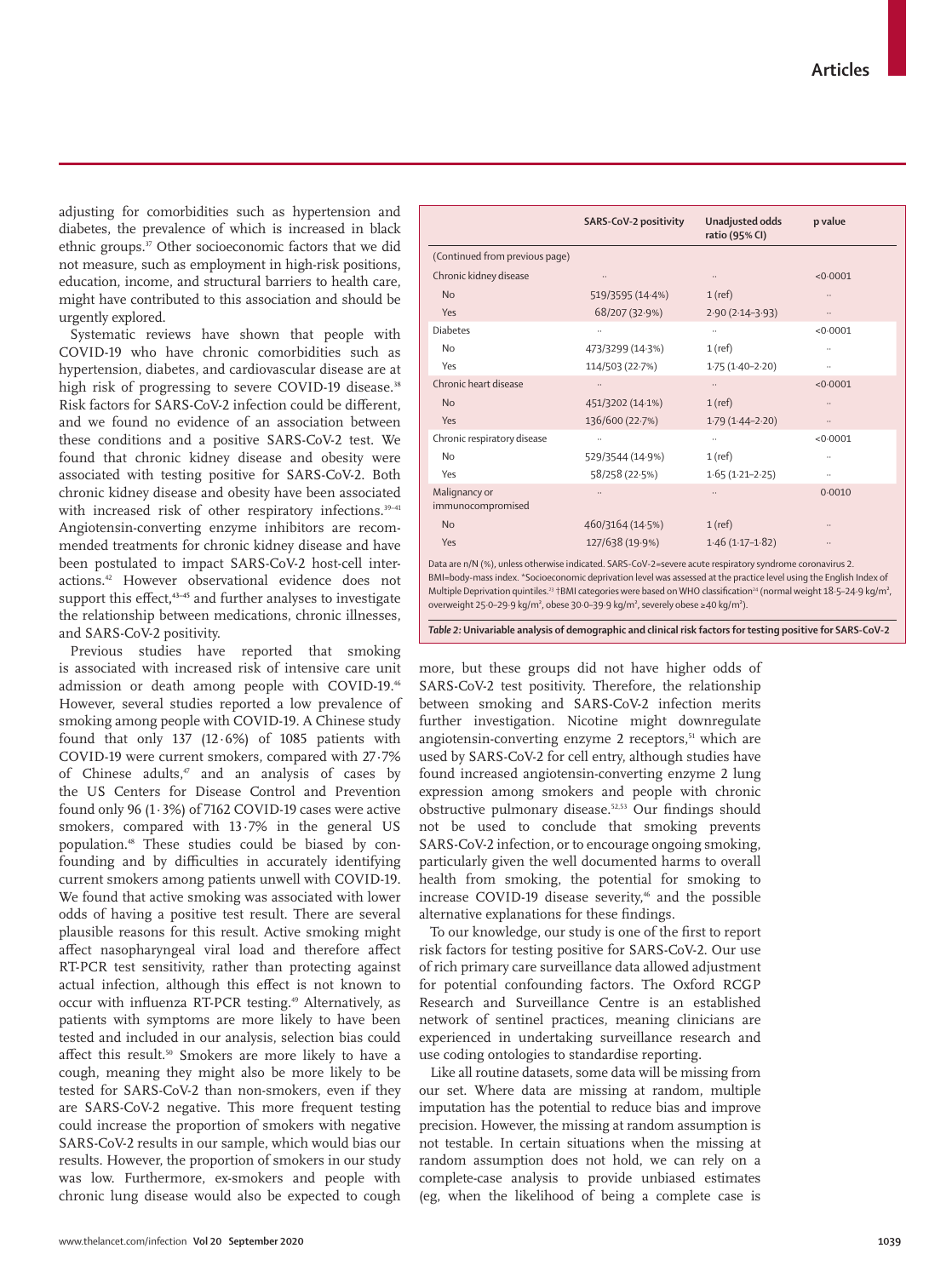|                                     | Adjusted odds ratio<br>(95% CI) | p value                            |
|-------------------------------------|---------------------------------|------------------------------------|
| Age (years)                         | $\ddotsc$                       | < 0.0001                           |
| $0 - 17$                            | 1 (ref)                         |                                    |
| 18-39                               | $2.83(1.69 - 4.74)$             |                                    |
| $40 - 64$                           | $5.36(3.28 - 8.76)$             |                                    |
| $65 - 74$                           | $4.41(2.52 - 7.69)$             |                                    |
| $\geq$ 75                           | $5.23(3.00 - 9.09)$             |                                    |
| Sex                                 | $\ddot{\phantom{a}}$            | < 0.0001                           |
| Female                              | 1 (ref)                         |                                    |
| Male                                | $1.55(1.27-1.89)$               |                                    |
| Ethnicity                           | $\ldots$                        | < 0.0001                           |
| White                               | $1$ (ref)                       |                                    |
| Asian                               | $1.46(0.94 - 2.29)$             |                                    |
| <b>Black</b>                        | $4.75(2.65 - 8.51)$             |                                    |
| Mixed, other                        | $1.71(0.97 - 3.01)$             |                                    |
| Socioeconomic deprivation<br>level* |                                 | < 0.0001                           |
| 5 (least deprived)                  | 1(ref)                          |                                    |
| $\overline{4}$                      | $1.51(1.13 - 2.03)$             |                                    |
| 3                                   | $2.35(1.78-3.11)$               |                                    |
| 1 and 2 (most deprived)             | $2.03(1.51 - 2.71)$             |                                    |
| Household size                      | $\ldots$                        | 0.4900                             |
| $\mathbf{1}$                        | $1$ (ref)                       |                                    |
| $2 - 4$                             | $0.97(0.77 - 1.23)$             |                                    |
| $5 - 8$                             | $0.86(0.57-1.31)$               |                                    |
| $\geq 9$                            | $1.29(0.80-2.07)$               |                                    |
| Settlement or population<br>density |                                 | < 0.0001                           |
| Rural                               | 1 (ref)                         |                                    |
| Urban                               | 4.59 (3.57-5.90)                |                                    |
| Smoking status                      | $\ldots$                        | 0.0010                             |
| Non-smoker                          | $1$ (ref)                       |                                    |
| Active smoker                       | $0.49(0.34 - 0.71)$             |                                    |
| Ex-smoker                           | $0.87(0.69 - 1.10)$             |                                    |
| BMI <sup>+</sup>                    |                                 | 0.0090                             |
| Normal weight                       | 1(ref)                          |                                    |
| Overweight                          | $1.26(0.99 - 1.61)$             |                                    |
| Obese                               | $1.41(1.04 - 1.91)$             |                                    |
| Severely obese                      | $1.28(0.78 - 2.10)$             |                                    |
|                                     |                                 | (Table 3 continues in next column) |

independent of the outcome, conditional on the other covariates).54 In this study, we presented both approaches, with similar results. We acknowledge that ethnicity, for example, might not be missing at random. However, our findings remained unchanged in a sensitivity analysis that did not rely on the missing at random assumption, in which we imputed missing ethnicity based on ethnicity proportions in each participant's local geographical area.

Although our study population of primary care patients is likely to be more similar to the general population than that of hospital-based studies, there remains a risk of selection bias because results might reflect the groups of patients who were more likely to present for assessment

|                                    | Adjusted odds ratio<br>(95% CI)                                                                                              | p value  |
|------------------------------------|------------------------------------------------------------------------------------------------------------------------------|----------|
| (Continued from previous column)   |                                                                                                                              |          |
| Hypertension                       |                                                                                                                              | 0.3100   |
| No                                 | $1$ (ref)                                                                                                                    |          |
| Yes                                | $0.89(0.69 - 1.14)$                                                                                                          |          |
| Chronic kidney disease             |                                                                                                                              | < 0.0001 |
| <b>No</b>                          | $1$ (ref)                                                                                                                    |          |
| Yes                                | $1.91(1.31 - 2.78)$                                                                                                          |          |
| <b>Diabetes</b>                    |                                                                                                                              | 0.8300   |
| No                                 | $1$ (ref)                                                                                                                    |          |
| Yes                                | $1.03(0.78 - 1.36)$                                                                                                          |          |
| Chronic heart disease              |                                                                                                                              | 0.1800   |
| No                                 | 1(ref)                                                                                                                       |          |
| Yes                                | $1.21(0.92 - 1.60)$                                                                                                          |          |
| Chronic respiratory disease        | $\ddotsc$                                                                                                                    | 0.8200   |
| No                                 | $1$ (ref)                                                                                                                    |          |
| Yes                                | $1.04(0.72 - 1.50)$                                                                                                          |          |
| Malignancy or<br>immunocompromised |                                                                                                                              | 0.9800   |
| <b>No</b>                          | $1$ (ref)                                                                                                                    |          |
| Yes                                | $1.01(0.78 - 1.31)$                                                                                                          |          |
| $1000 \times 100$                  | $\mathbf{r} = \mathbf{r} + \mathbf{r}$ and $\mathbf{r} = \mathbf{r} + \mathbf{r}$ and $\mathbf{r} = \mathbf{r} + \mathbf{r}$ |          |

SARS-CoV-2=severe acute respiratory syndrome coronavirus 2. BMI=bodyindex. \*Socioeconomic deprivation level was assessed at the practice level using the English Index of Multiple Deprivation quintiles.<sup>23</sup> †BMI categories were based on WHO classification<sup>24</sup> (normal weight 18·5-24·9 kg/m<sup>2</sup>, overweight 25·0–29·9 kg/m², obese 30·0–39·9 kg/m², severely obese ≥40 kg/m²).

*Table 3:* **Multivariable analysis of risk factors for testing positive for SARS-CoV-2**

and be selected for SARS-CoV-2 testing in accordance with guidelines. If certain groups (eg, men, people in deprived areas, non-smokers, and black people) are only likely to present or be tested when more severely unwell, those who were tested could be more likely to be positive for COVID-19. Conversely, groups with lower thresholds for presentation might be tested with less severe symptoms, and therefore be more likely to test negative. It was not possible to assess the effects of thresholds for presentation and changes in testing guidelines in this analysis. Population-based surveys should ensure consistent levels of testing across subgroups as far as possible to reduce the risk of selection bias.

Although RT-PCR testing is the gold standard for SARS-CoV-2 diagnosis, overall test sensitivity in clinical use might be reduced by factors such as swab technique and the timing relative to symptom onset. Therefore, some SARS-CoV-2 cases could have been missed, particularly among patients with lower viral loads, which could bias results if any of the variables that we studied (eg, active smoking) were associated with differences in viral load, rather than actual infection. Also, the sentinel network changed from in-practice nasopharyngeal swabbing to self-swabbing on March 14, 2020, which nonetheless has been found to be a reliable method when testing for influenza.<sup>55</sup>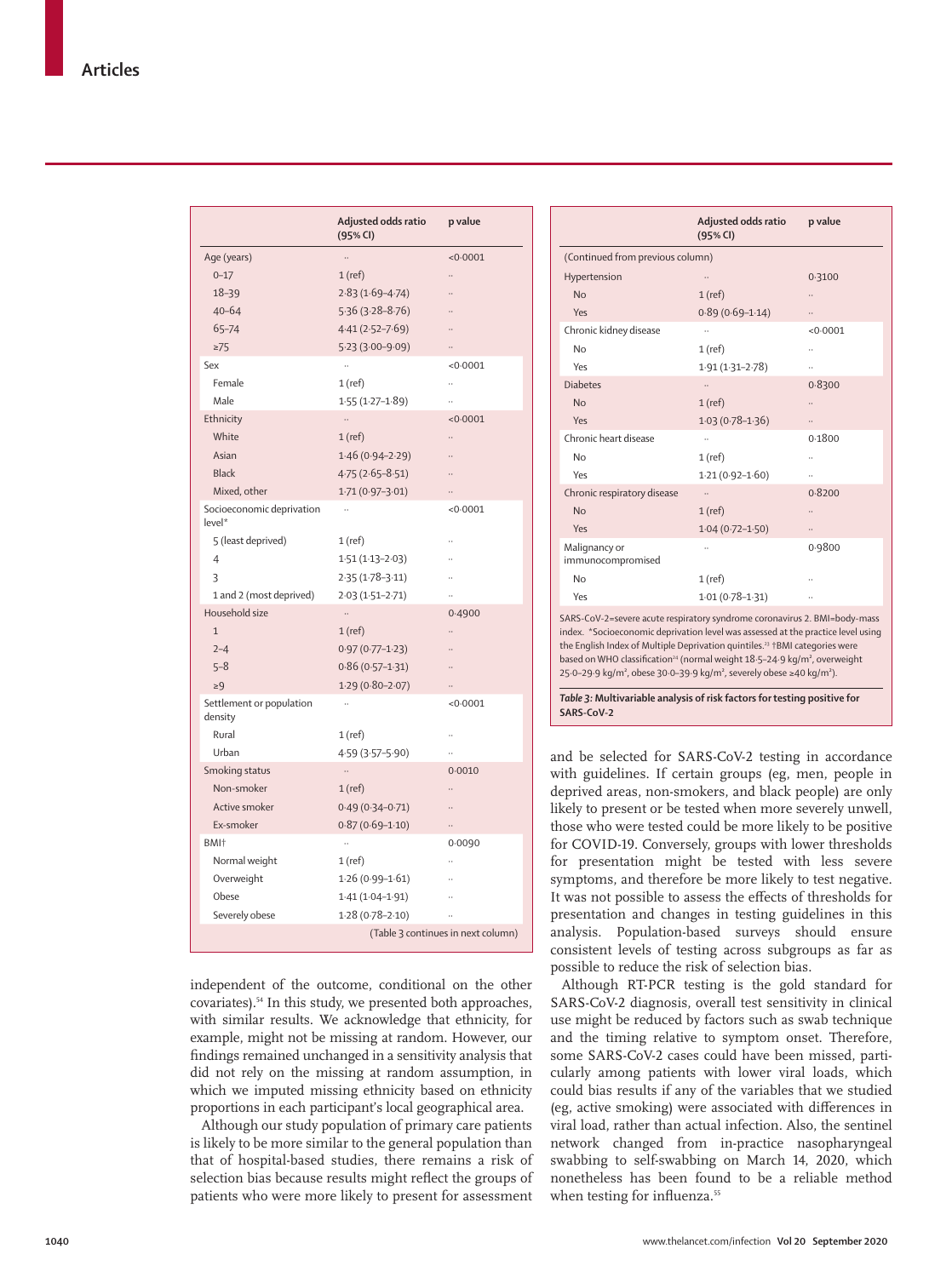Further data are needed to establish the epidemiology of SARS-CoV-2, particularly in relation to emerging factors such as ethnicity, deprivation, population density, and smoking. Population-based surveys could help reduce selection bias and ensure adequate inclusion of different population subgroups. Our data from primary care could help monitor incident infections and, therefore, the effect of public health mearues, and we plan analyses of rates of hospitalisation and death as the pandemic unfolds.

In conclusion, primary care sentinel network data provide important insights into the epidemiology of SARS-CoV-2, although our study is limited by its small scale and selection of patients presenting for SARS-CoV-2 testing through routing health-care services. Our findings on smoking might be due to presentation confounding and should not encourage people to continue or take up smoking. Increasing age, male sex, socioeconomic deprivation, increased population density, black ethnicity, chronic kidney disease, and obesity were all associated with increased risk of a positive SARS-CoV-2 test.

#### **Contributors**

SdL conceived the study with MZ, wrote the first full draft of the manuscript, and led subsequent revisions. AC did the first analysis with input and help from MJ and wrote an initial draft manuscript. JS created the first and revised data output from the database with input from RB. MJ did the final statistical analysis. JD, NJ, and all other authors helped interpret the analysis and contributed substantially to the write up. CO assisted with the data presentation. All other authors contributed substantially to ensuring the effective availability of data to support this paper, interpretation and analysis of this data, and revisions to the manuscript.

#### **Declaration of interests**

FDRH reports personal fees from Novartis and Boehringer Ingelheim and grants from Pfizer. All other authors declare no competing interests.

#### **Data sharing**

The Royal College of General Practitioners (RCGP) [Research and](www.rcgp.org.uk/rsc)  [Surveillance Centre dataset](www.rcgp.org.uk/rsc) can be accessed by researchers. Approval is on a project-by-project basis. Ethical approval by a UK National Health Service Research Ethics Committee is needed before any data release or other appropriate approval. Researchers wishing to directly analyse patient-level pseudonymised data will be required to complete information governance training and work on the data from the secure servers at the University of Surrey (Guildford, UK). Patient-level data cannot be taken out of the secure network. We encourage interested researchers to attend the [short courses](https://clininf.eu) on how to analyse primary care or RCGP Research and Surveillance Centre data, which are open to enrolment twice a year.

#### **Acknowledgments**

We thank the participating practices and patients for providing the data for this cohort. We acknowledge our collaboration with the general practitioner computer system suppliers—EMIS Health, The Phoenix Partnership, and InPractice Systems—Apollo Medical Systems, Public Health England, Wellcome Trust, and our other funders and collaborators. Public Health England provides the core funding for the Royal College of General Practitioners (RCGP) Research and Surveillance Centre; no specific funding was provided for this analysis but the Nuffield Department of Primary Care Health Sciences has supported the rapid expansion of the network. SdL is the Director of the Oxford RCGP Research and Surveillance Centre. RB, JS, FF, and JW are part funded by Public Health England, and CO and AC by a Wellcome Biomedical resources grant (212763/Z/18/Z). JD and NJ are funded by the Wellcome Trust (216421/Z/19/Z). FDRH is part funded by the National Institute for Health Research (NIHR) School for Primary Care Research, the NIHR Collaboration for Leadership in Health Research and Care Oxford, the NIHR Oxford Biomedical Research Centre, and the NIHR Oxford Medtech and In-Vitro Diagnostics Co-operative.

#### **References**

- Lai CC, Shih TP, Ko WC, Tang HJ, Hsueh PR. Severe acute respiratory syndrome coronavirus 2 (SARS-CoV-2) and coronavirus disease-2019 (COVID-19): the epidemic and the challenges. *Int J Antimicrob Agents* 2020; **55:** 105924.
- 2 Kinross P, Suetens C, Gomes Dias J, et al. Rapidly increasing cumulative incidence of coronavirus disease (COVID-19) in the European Union/European Economic Area and the United Kingdom, 1 January to 15 March 2020. *Euro Surveill* 2020; **25:** 2000285.
- Wu Z, McGoogan JM. Characteristics of and important lessons from the coronavirus disease 2019 (COVID-19) outbreak in China: summary of a report of 72 314 cases from the Chinese Center for Disease Control and Prevention. *JAMA* 2020; **323:** 1239.
- 4 Zhou F, Yu T, Du R, et al. Clinical course and risk factors for mortality of adult inpatients with COVID-19 in Wuhan, China: a retrospective cohort study. *Lancet* 2020; **395:** 1054–62.
- 5 Lipsitch M, Swerdlow DL, Finelli L. Defining the epidemiology of Covid-19—studies needed. *N Engl J Med* 2020; **382:** 1194–96.
- 6 Fleming DM, Miles J. The representativeness of sentinel practice networks. *J Public Health (Oxf)* 2010; **32:** 90–96.
- 7 Correa A, Hinton W, McGovern A, et al. Royal College of General Practitioners Research and Surveillance Centre (RCGP RSC) sentinel network: a cohort profile. *BMJ Open* 2016; **6:** e011092.
- de Lusignan S, Correa A, Smith GE, et al. RCGP Research and Surveillance Centre: 50 years' surveillance of influenza, infections, and respiratory conditions. *Br J Gen Pract* 2017; **67:** 440–41.
- 9 Fleming DM. Weekly returns service of the Royal College of General Practitioners. *Commun Dis Public Health* 1999; **2:** 96–100.
- Pebody RG, Whitaker H, Ellis J, et al. End of season influenza vaccine effectiveness in primary care in adults and children in the United Kingdom in 2018/19. *Vaccine* 2020; **38:** 489–97.
- 11 Pebody RG, Warburton F, Andrews N, et al. Uptake and effectiveness of influenza vaccine in those aged 65 years and older in the United Kingdom, influenza seasons 2010/11 to 2016/17. *Euro Surveill* 2018; **23:** 1800092.
- 12 Fleming DM, Durnall H. Ten lessons for the next influenza pandemic—an English perspective: a personal reflection based on community surveillance data. *Hum Vaccin Immunother* 2012; **8:** 138–45.
- 13 de Lusignan S, Borrow R, Tripathy M, et al. Serological surveillance of influenza in an English sentinel network: pilot study protocol. *BMJ Open* 2019; **9:** e024285.
- 14 de Lusignan S, Lopez Bernal J, Zambon M, et al. Emergence of a novel coronavirus (COVID-19): protocol for extending surveillance used by the Royal College of General Practitioners Research and Surveillance Centre and Public Health England. *JMIR Public Health Surveill* 2020; **6:** e18606.
- 15 de Lusignan S, Sherlock J, Ferreira F, O'Brien S, Joy M. Household presentation of acute gastroenteritis in a primary care sentinel network: retrospective database studies. *BMC Public Health* 2020; **20:** 445.
- 16 de Lusignan S, McGee C, Webb R, et al. Conurbation, urban, and rural living as determinants of allergies and infectious diseases: Royal College of General Practitioners Research and Surveillance Centre Annual Report 2016–2017. *JMIR Public Health Surveill* 2018; **4:** e11354.
- Corman VM, Landt O, Kaiser M, et al. Detection of 2019 novel coronavirus (2019-nCoV) by real-time RT-PCR. *Euro Surveill* 2020; **25:** 2000045.
- NHS England and NHS Improvement. Guidance and standard operating procedure: COVID-19 virus testing in NHS laboratories. March 16, 2020. https://www.england.nhs.uk/coronavirus/wpcontent/uploads/sites/52/2020/03/guidance-and-sop-covid-19-virustesting-in-nhs-laboratories-v1.pdf (accessed April 30, 2020).
- 19 Bioportal. COVID-19 Surveillance Ontology. https://bioportal. bioontology.org/ontologies/COVID19 (accessed April 30, 2020).
- 20 Department of Health and Social Care. Coronavirus (COVID-19): notice under reg 3(4) of the Health Service Control of Patient Information Regulations 2002—general. March 20, 2020. https:// assets.publishing.service.gov.uk/government/uploads/system/ uploads/attachment\_data/file/874509/Coronavirus\_\_ COVID-19\_\_\_\_notice\_under\_regulation\_3\_4\_\_of\_the\_Health\_ Service\_Control\_of\_Patient\_Information\_Regulations\_2002.pdf (accessed May 5, 2020).

For more on the **short courses on data analysis** see [https://](https://clininf.eu) [clininf.eu/](https://clininf.eu)

For more on **requesting access to the RCGP Research and Surveillance Centre data** see <www.rcgp.org.uk/rsc>.